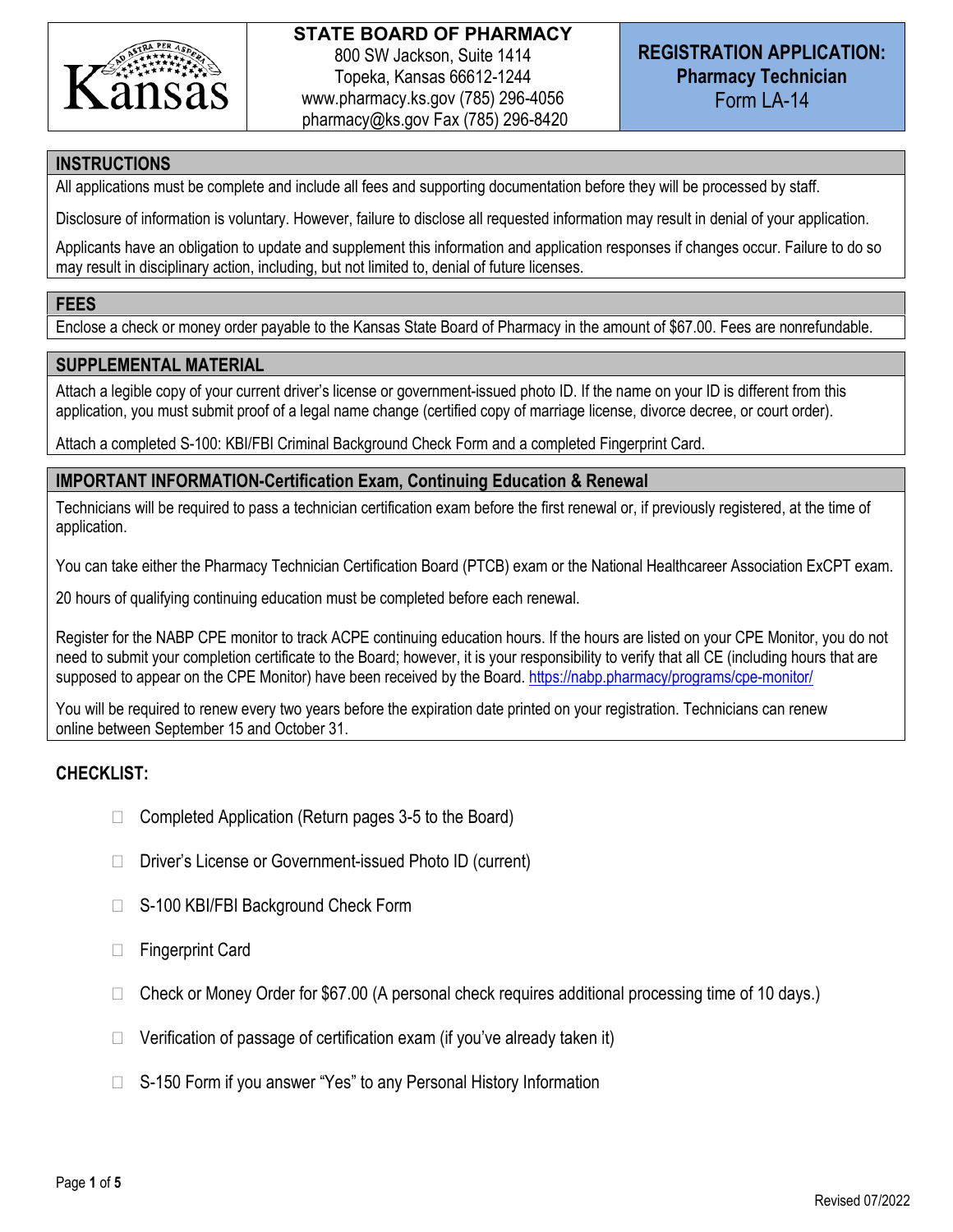

# **REGISTRATION APPLICATION: Pharmacy Technician** Form LA-14

# **HOW TO FILL OUT THE FBI FINGERPRINT CARD**

Using a BLACK INK pen, pre-fill the blocks below on the fingerprint card before arriving at the law enforcement agency (LEA). DO NOT SIGN in the block 'SIGNATURE OF PERSON FINGERPRINTED.' Place the fingerprint card, waiver, application, and payment in a pre-addressed stamped envelope to the Kansas State Board of Pharmacy, 800 SW Jackson, Ste 1414, Topeka KS 66612-1244.

Go to your local LEA or the Kansas Bureau of Investigation. Be sure to bring your driver's license for identification. Give the envelope with your fingerprint card, waiver, application, and payment to the LEA. The LEA will complete your fingerprints and complete the waiver. Sign the fingerprint card in front of the law enforcement officer. The LEA should place the completed fingerprint card, waiver, application, and payment in the postage paid pre-addressed envelope you provided and mail the information directly to the Board of Pharmacy.

# **DO NOT BEND, CREASE, OR FOLD THE FBI FINGERPRINT CARD.**

A delay in the processing of your FBI criminal background is commonly caused by incomplete fingerprint cards and poor quality of fingerprints.

**DO NOT CONTACT THE KBI OR THE FBI** about the status of your criminal background check. These agencies notify the Kansas State Board of Pharmacy when the check is complete. Allow 2-3 weeks for the FBI background check to be complete.

Complete the following blocks on the FBI Fingerprint card:

**Last name, first name, middle name** 

**Signature of person fingerprinted**: DO NOT SIGN UNTIL FINGERPRINTED

**Aliases**: other names you have used, i.e. nicknames, maiden names, etc.

**ORI**: this field MUST read: KS920152Z KS BD OF PHARMACY TOPEKA, KS

**Date of Birth**: Month/Day/Year

**Residence of person fingerprinted**: Street address or PO Box, City, State, Zip

**Citizenship**: i.e. United States, Mexico, Canada, England, etc.

**Sex**: M=Male, F=Female

**Race**: W=White, H=Hispanic, B=Black, I=American Indian or Alaskan Native, A=Asian or Pacific Islander, U=Unknown **Height (HGT)**: Height in feet and inches, i.e. 5'11'' is "511" or 6'1' is "61"

**Weight (WHT)**: Weight in pounds, i.e. 160 lbs. is "160"

**Eyes**: Color, BLU=Blue, BRO=BROWN, GRE=Green, GRY=Gray, HAZ=Hazel, XXX=Unknown

**Hair**: Color, BAL=Bald, BLK=Black, BLN=Blond (or Strawberry), BRO=Brown, GRY=Gray (or partially Gray), RED=Red (or Auburn), SDY=Sandy

WHI=White, XXX=Unknown

**Place of Birth**: U.S. State or Foreign Country

**Employer and Address**: None if you are unemployed

**Reason Fingerprinted**: This field MUST read Kansas Board of Pharmacy KSA 65-1696

**Social Security Number**. If you do not have a Social Security Number, enter the appropriate MNU prefix code available at www.fbi.gov.

Leave all other spaces blank: OCA, FBI, MNU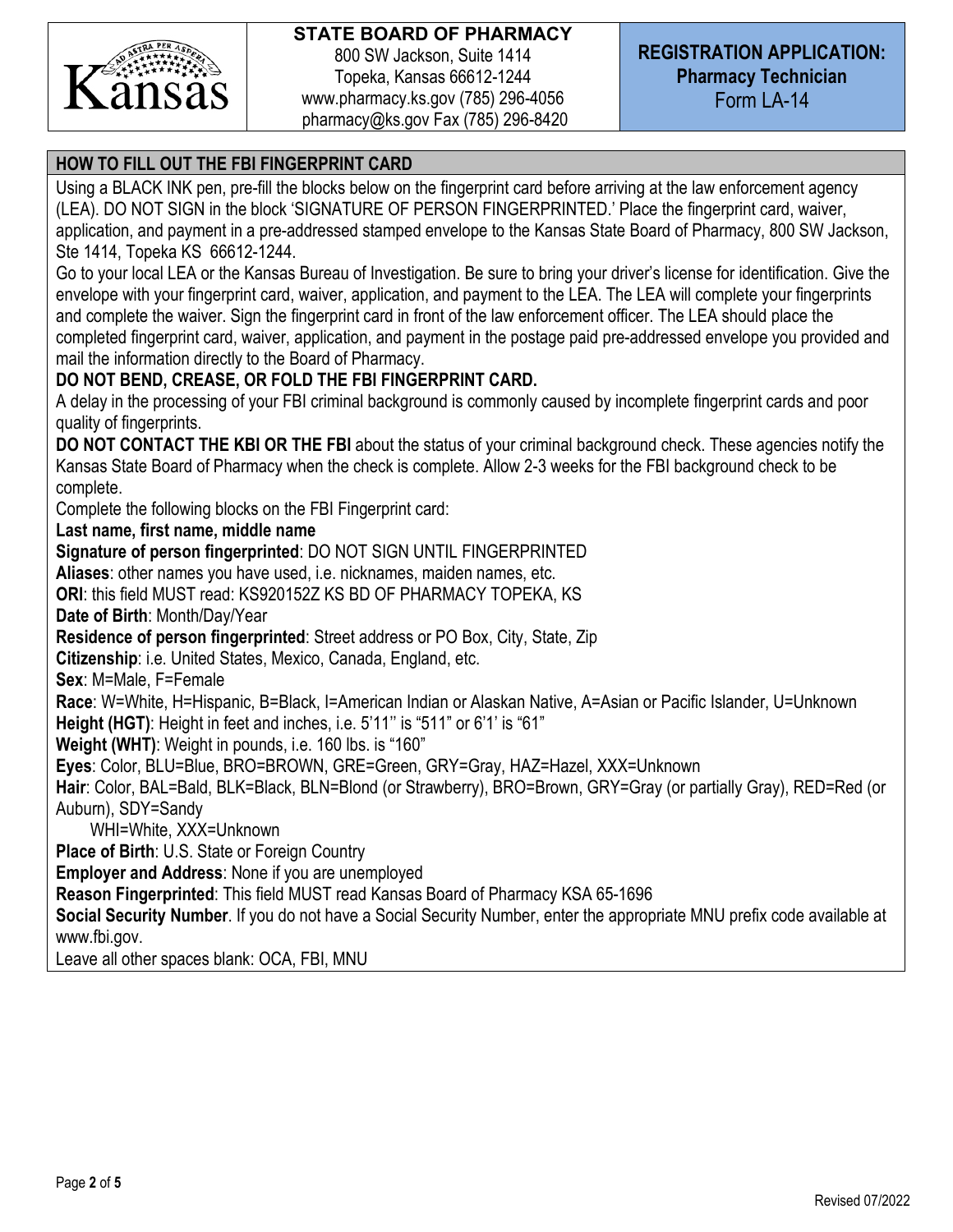

800 SW Jackson, Suite 1414 Topeka, Kansas 66612-1244 www.pharmacy.ks.gov (785) 296-4056 pharmacy@ks.gov Fax (785) 296-8420

### **APPLICANT INFORMATION**

| <b>First Name</b>                                                                                                                                                                                                                                                  | Middle Name                                                                                             |                                | Last Name                                                                                                                                                              |  |  |
|--------------------------------------------------------------------------------------------------------------------------------------------------------------------------------------------------------------------------------------------------------------------|---------------------------------------------------------------------------------------------------------|--------------------------------|------------------------------------------------------------------------------------------------------------------------------------------------------------------------|--|--|
| Social Security Number*                                                                                                                                                                                                                                            | Other Name(s) Used:                                                                                     |                                |                                                                                                                                                                        |  |  |
| Date of Birth                                                                                                                                                                                                                                                      | Age                                                                                                     | Gender<br>$\Box$ F<br>$\Box$ M | Place of Birth (City, State)                                                                                                                                           |  |  |
| <b>Permanent Mailing Address</b>                                                                                                                                                                                                                                   |                                                                                                         |                                |                                                                                                                                                                        |  |  |
| City                                                                                                                                                                                                                                                               | <b>State</b>                                                                                            | Zip                            | County                                                                                                                                                                 |  |  |
| Home Phone                                                                                                                                                                                                                                                         | Cell Phone                                                                                              |                                | Email                                                                                                                                                                  |  |  |
| NABP eProfile ID (if you have one)                                                                                                                                                                                                                                 |                                                                                                         |                                |                                                                                                                                                                        |  |  |
| Kansas Department for Children and Families for child support enforcement purposes upon request.                                                                                                                                                                   |                                                                                                         |                                | *Your social security number is required pursuant to 42 U.S.C. 666(a)(13), K.S.A. 74-148 and K.S.A. 39-758, and may be provided to the Kansas Department of Revenue or |  |  |
| $\Box$ No<br>Are you a member of the military or a military spouse requesting expedited review?<br>$\Box$ Yes                                                                                                                                                      |                                                                                                         |                                |                                                                                                                                                                        |  |  |
|                                                                                                                                                                                                                                                                    | If yes, please check one of the following and provide the requested documentation with the application: |                                |                                                                                                                                                                        |  |  |
|                                                                                                                                                                                                                                                                    | Current military servicemember - military ID                                                            |                                |                                                                                                                                                                        |  |  |
| Military spouse - military spouse ID                                                                                                                                                                                                                               |                                                                                                         |                                |                                                                                                                                                                        |  |  |
|                                                                                                                                                                                                                                                                    | Veteran with honorable discharge - military ID and DD-214                                               |                                |                                                                                                                                                                        |  |  |
| $\Box$ Yes<br>$\Box$ No<br>Are you a United States citizen?<br>If no, refer to the federal form I-9 list of acceptable documents and submit a copy of:<br>One selection from List A OR<br>A combination of one selection from List B AND one selection from List C |                                                                                                         |                                |                                                                                                                                                                        |  |  |
| Have you passed a pharmacy technician certification exam?<br>$\sqcap$ Yes<br>No.<br>If yes, please indicate which organization administered the exam:<br>$\Box$ ExCPT<br><b>PTCB</b><br>If yes, attach verification                                                |                                                                                                         |                                |                                                                                                                                                                        |  |  |
| Have you graduated from High School or a GED program?<br>_lYes<br>No.<br>If you are currently enrolled in High School or a GED program, please provide a letter of good standing from your<br>High School or GED program administrator                             |                                                                                                         |                                |                                                                                                                                                                        |  |  |
| No Have you been hired as a pharmacy technician?<br>ר Yes<br>If yes, please provide the pharmacy registration number: _2-<br>*If you do not know the Pharmacy Registration Number, go to https://ksbop.elicensesoftware.com/portal.aspx                            |                                                                                                         |                                |                                                                                                                                                                        |  |  |
| OFFICE USE ONLY<br>Initials:                                                                                                                                                                                                                                       |                                                                                                         |                                |                                                                                                                                                                        |  |  |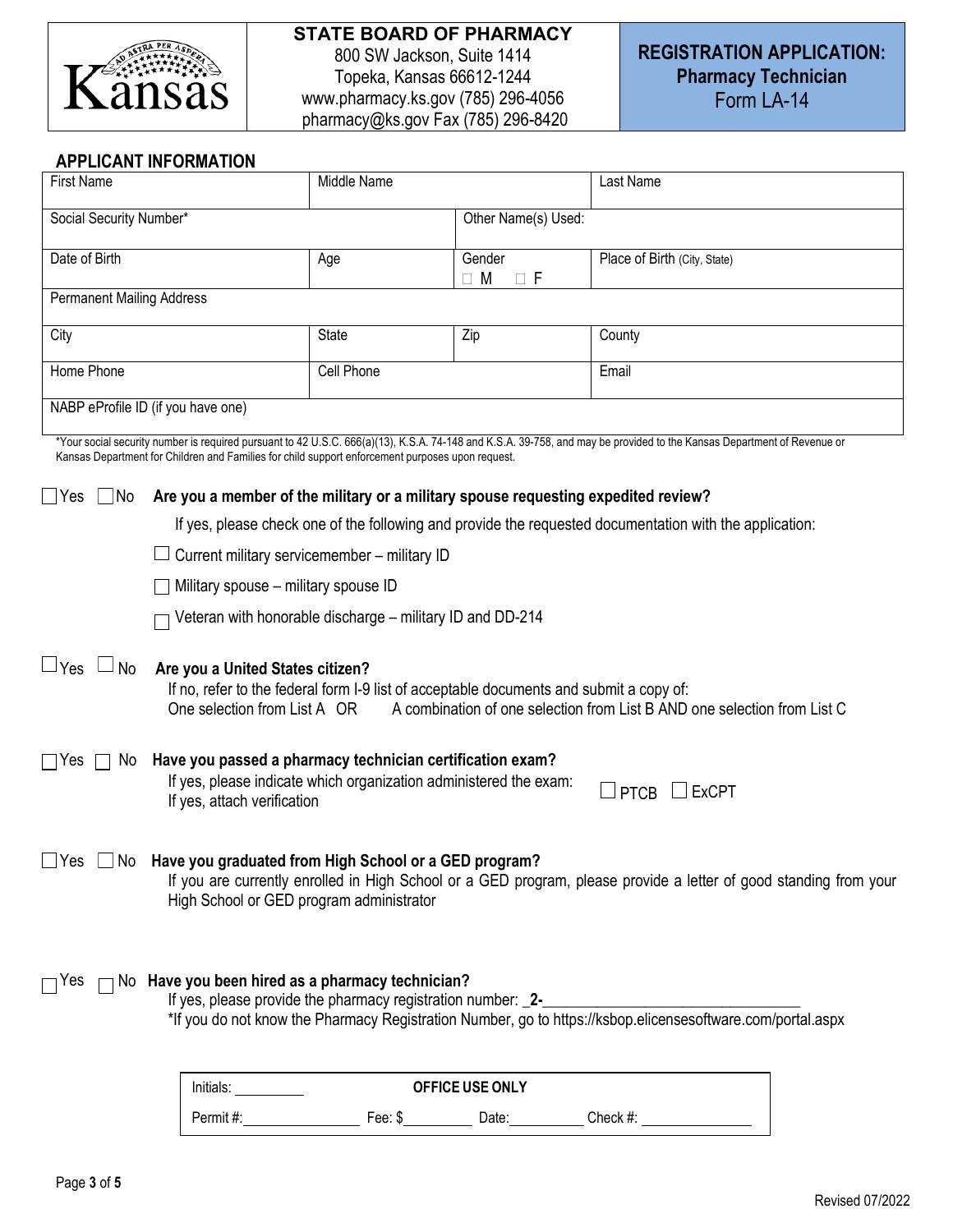

# **REGISTRATION HISTORY INFORMATION**

Provide a history of all technician registrations or permits held in other states, districts, or jurisdictions (attach additional sheets, if needed).

The Board works with the National Association of Boards of Pharmacy and National Practitioner Databank to receive information about any professional or occupational license, permit, or registration held by the applicant. Any discipline, reprimand, or other action against one of these licenses, registrations, or permits should also be disclosed to the Board on the application.

| <b>State</b> | <b>Registration Number</b> | <b>Issue Date</b> | <b>Expiration Date</b> | Discipline (Yes/No) | Registration Status (active/good  <br>standing, expired, suspended, etc) |
|--------------|----------------------------|-------------------|------------------------|---------------------|--------------------------------------------------------------------------|
|              |                            |                   |                        |                     |                                                                          |
|              |                            |                   |                        |                     |                                                                          |
|              |                            |                   |                        |                     |                                                                          |
|              |                            |                   |                        |                     |                                                                          |

# **PERSONAL HISTORY INFORMATION**

| FLRJUNAL HIJTURT INI URIMATIUN                                                                                                                                                                                                                                                                                                                                                                                                                                                                                         |
|------------------------------------------------------------------------------------------------------------------------------------------------------------------------------------------------------------------------------------------------------------------------------------------------------------------------------------------------------------------------------------------------------------------------------------------------------------------------------------------------------------------------|
| WARNING: The following questions should be carefully reviewed. The Board may deny an application, limit/suspend/revoke a registration, or issue<br>a fine against anyone that has obtained or attempted to obtain a registration by false or fraudulent means, including misrepresentation on an<br>application (K.S.A. 65-1627). The law does not require this misrepresentation be made intentionally for the Board to take action.                                                                                  |
| The Board contracts with the Kansas Bureau of Investigation to conduct a complete background check on each applicant. Personal history and<br>disciplinary questions must be answered honestly on all applications to avoid negative consequences. Required disclosures include all arrests<br>and/or charges, even if a charge was never filed, the charge was dismissed, there was no conviction, a court date hasn't been scheduled, or the<br>applicant completed a diversion or suspended imposition of sentence. |
| $\Box$ Yes $\Box$ No<br>1. Has there been a denial of initial or renewal application, revocation, suspension, voluntary surrender, or any other disciplinary<br>action taken by the State of Kansas or any other jurisdiction against any professional or occupational license or registration<br>held by you?                                                                                                                                                                                                         |
| $\Box$ Yes<br>$\Box$ No<br>2. Have you ever been the subject of any disciplinary action taken against a professional or occupational license or registration?                                                                                                                                                                                                                                                                                                                                                          |
| $\sqcup$ Yes $\sqcup$ No<br>3. Are there any pending or unresolved complaints or investigations against you by any licensing authority or professional or<br>occupational association?                                                                                                                                                                                                                                                                                                                                 |
| $\bigcap$ Yes<br>4. Is there any disciplinary action pending against you by any licensing jurisdiction, the USDA, DEA, or any other federal or state<br>$\Box$ No<br>drug enforcement authority?                                                                                                                                                                                                                                                                                                                       |
| $\Box$ $_{\text{Yes}}$ $\Box$ <sub>No</sub><br>5. Have you been charged with or convicted of (includes plea of guilty or no contest) a criminal offense or is there any criminal<br>charge now pending against you (other than minor traffic violations) in any state or federal court whether or not a sentence<br>was imposed, suspended, or diverted? This includes misdemeanors.                                                                                                                                   |
| $\Box$ Yes $\Box$ No<br>6. Have you ever been pardoned from a felony or misdemeanor criminal conviction?                                                                                                                                                                                                                                                                                                                                                                                                               |
| $\Box$ Yes<br>$\Box$ No<br>7. Have you ever had a felony or misdemeanor conviction expunged from your record?                                                                                                                                                                                                                                                                                                                                                                                                          |
| 8. Have you ever been charged with or convicted of (includes plea of guilty or no contest) or charged with a violation of any federal<br>$\Box$ Yes<br>$\Box$ No<br>or state drug law(s) or rule(s) whether or not a sentence was imposed, suspended, or diverted?                                                                                                                                                                                                                                                     |
| 9. Are you now or have you in the last five years been treated for a drug or alcohol addiction or participated in any substance<br>$\Box$ Yes<br>$\Box$ No<br>abuse rehabilitation program?                                                                                                                                                                                                                                                                                                                            |
| 10. Do you have any physical or mental health condition (including but not limited to alcohol or substance use) that currently<br>$\Box$ Yes $\Box$ No<br>impairs your ability to practice your profession in a competent, ethical, and professional manner?                                                                                                                                                                                                                                                           |
| If you answered YES to any of the above questions, please attach Form S-150: Personal History.                                                                                                                                                                                                                                                                                                                                                                                                                         |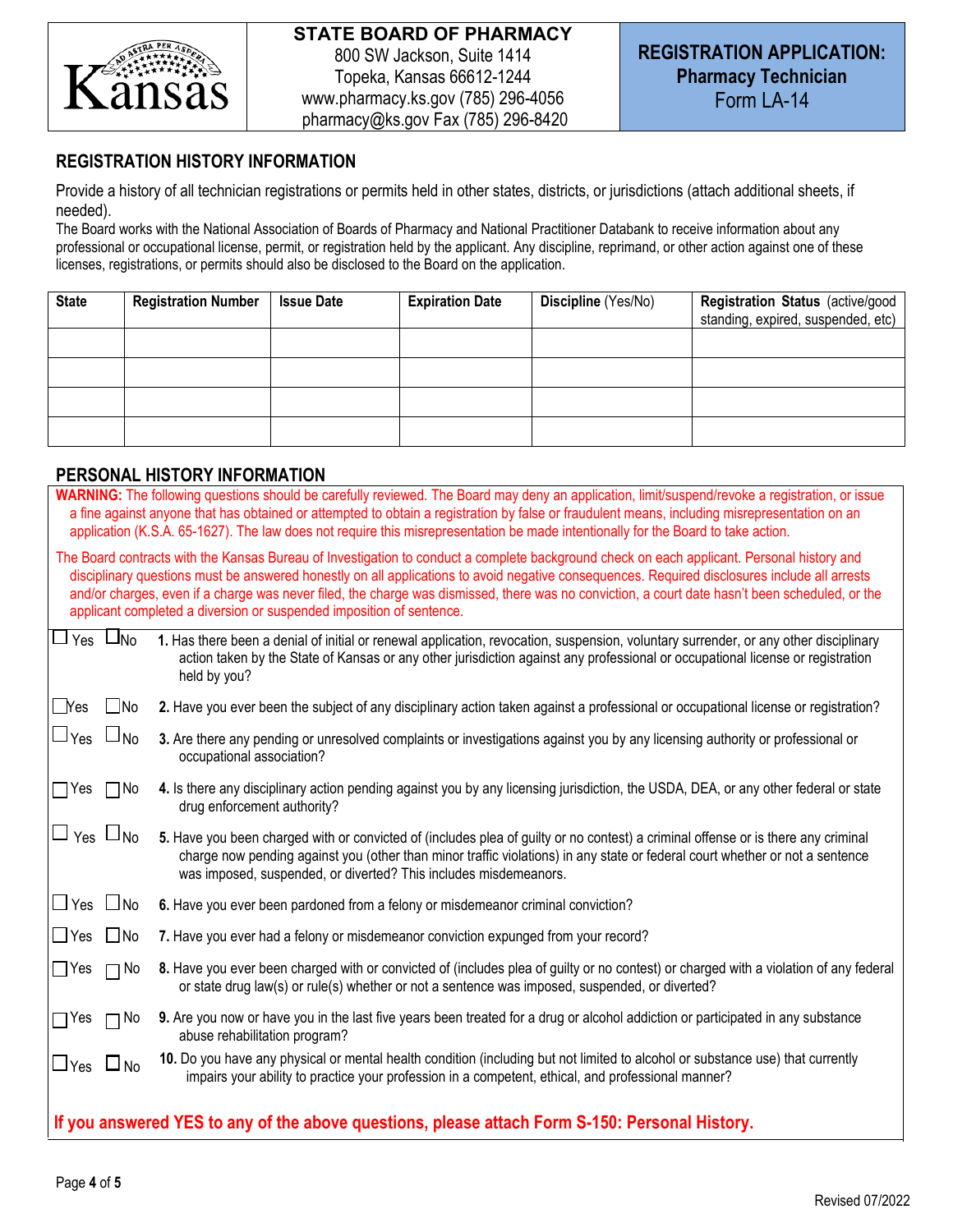

# **APPLICANT CERTIFICATION**

*By virtue of filing this application, I do solemnly swear or affirm that I understand the instructions and terms as set forth in this application form, that I have personally completed this form, and that the copy of my driver's license or other identifying photographic*  identification attached hereto is a true likeness of myself. I authorize the Kansas State Board of Pharmacy to review files pertaining to *my registration and practice, all law enforcement, administrative, and motor vehicle records, and court documents to confirm the accuracy and completeness of the information provided herein. This application and signature shall act as authorization for entities in possession of applicable information to release such information to the Kansas State Board of Pharmacy. I understand that falsification or misrepresentation of the information on this form may constitute grounds for denial or revocation of the license.*

*I declare under penalty of perjury under the laws of the State of Kansas that I have read and understand this application and that the information provided is true, correct, and complete to the best of my knowledge.*

SIGNATURE DATE SIGNED AND SERVER SIGNED AND SERVER SIGNED AND SERVER SIGNED AND SERVER SIGNED AND SERVER SIGNED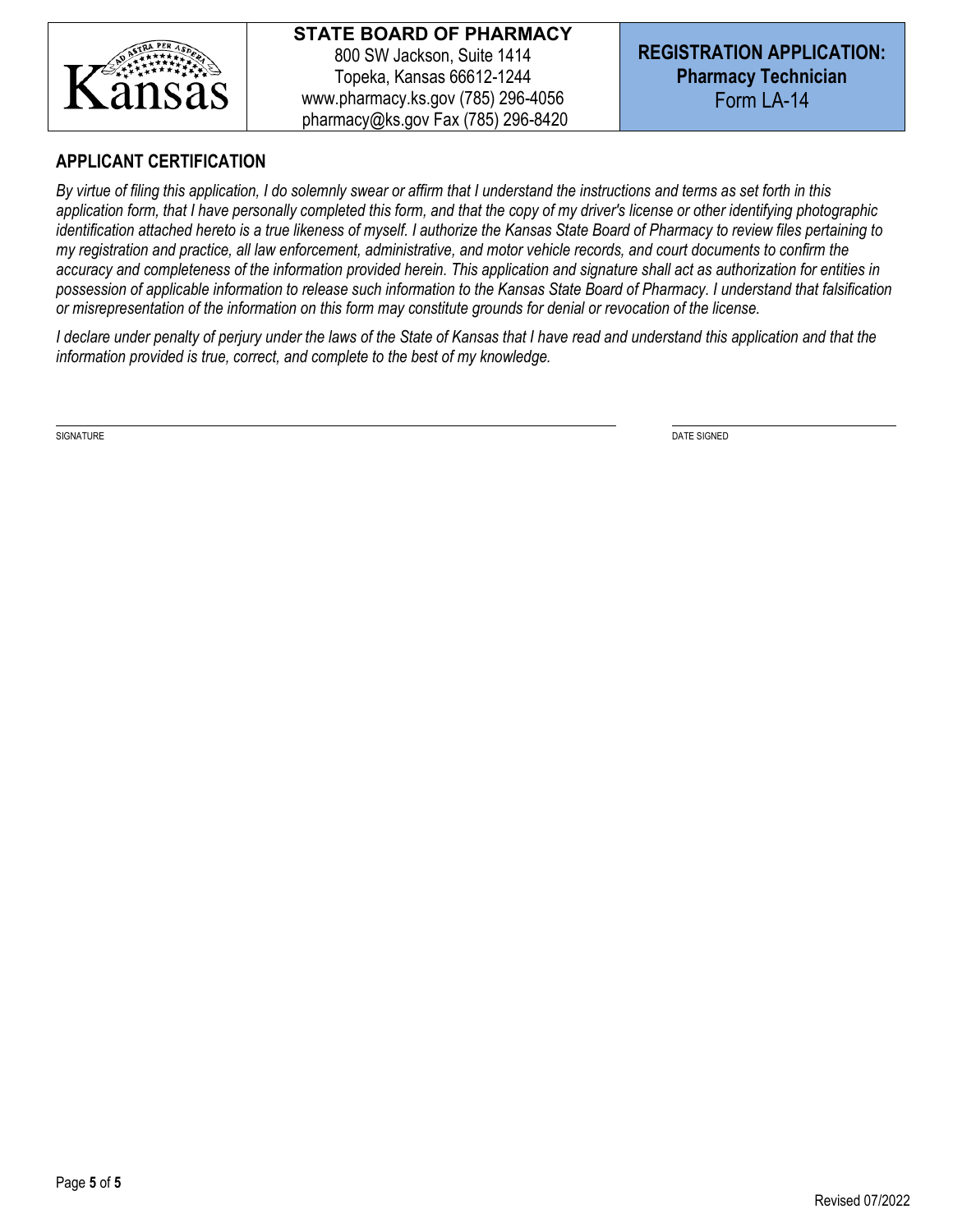

800 SW Jackson, Suite 1414 Topeka, Kansas 66612-1244

www.pharmacy.ks.gov (785)296-4056

# **You MUST take this sheet with you when you are fingerprinted.**

#### **Waiver Agreement & FBI Privacy Act Statement—Fingerprint-Based Record Checks for Noncriminal Justice Purposes**

I hereby authorize the Kansas Board of Pharmacy (Authorized Recipient) to submit a set of my fingerprints to the Kansas Bureau of Investigation (KBI) for the purpose of identifying me and accessing and reviewing Kansas and/or national criminal history records that may pertain to me. The fingerprints are authorized to be submitted under the authority of Public Law (Pub. L.) 92-544. Pursuant to K.S.A. 22-4701 et seq., K.S.A. 22-5001, and 2022Kansas Laws, Ch. 92, § 1 (Senate Sub. for H.B. 2495), the Authorized Recipient may obtain my criminal history record information for noncriminal justice purposes. By signing this waiver, it is my intent to authorize release to the above-referenced Authorized Recipient of any Kansas and/or national criminal history record that may pertain to me. I further understand that, if applicable, the Authorized Recipient may choose to deny me employment, licensing, certification, or registration.

I understand that, upon my request, the Authorized Recipient will provide me a copy of the criminal history background report, received on me, for the purpose of challenging the accuracy and completeness of any information contained in any such report. I may be afforded a reasonable amount of time to correct or complete the criminal history record (or decline to do so) before the Authorized Recipient makes a final decision about my status as an employee, volunteer or contractor, or my eligibility for any pertinent license, certification or registration, or adoption. See 28 CFR 50.12(b).

I understand that officials receiving the results of the criminal history record check are to use those results only for authorized purposes and are prohibited from retaining or disseminating such results in violation of federal statute, regulation or executive order, or rule, procedure or standard established by the National Crime Prevention and Privacy Compact Council See 5 United States Code (U.S.C.) 552a(b); 28 U.S.C. 534(b); 34 U.S.C. 40136, Article IV(c); 28 CFR 20.21(c), 20.33(d), 906.2(d).), and 2022Kansas Laws, Ch. 92, § 1 (Senate Sub. for H.B. 2495).

I understand that my fingerprints will be retained by the KBI and/or the Federal Bureau of Investigation if the Authorized Recipient participates in the state or national Rap Back program for continued suitability for employment, or eligibility for any license, certification, or registration. The Rap Back program will notify the Authorized Recipient when there are updates to my criminal history record. Once I am no longer employed, licensed, certified, or registered, the Authorized Recipient shall request my fingerprints be removed from the state and/or national Rap Back program.

I have CR have not been convicted of a crime. If convicted, describe the crime(s), the date and location of the crime(s), and the name of the convicting court:

# **APPLICANT RELEASE**

*Under penalty of perjury, I hereby declare that I am the person described below and understand that any falsification of this statement constitutes a severity level 9, nonperson felony under K.S.A. 21-5903. I have been provided the Waiver Agreement, FBI Privacy Act Statement, and information about how to challenge my criminal records for accuracy and completeness.*

| SIGNATURE                  |              |               | DATE SIGNED |
|----------------------------|--------------|---------------|-------------|
| <b>Printed Name</b>        |              | Date of Birth |             |
| <b>Residential Address</b> |              |               |             |
| City                       | <b>State</b> | Zip           | County      |

# **TO BE COMPLETED BY THE FINGERPRINTING AGENCY**

| Method of Verifying Identity:         | Driver's License | Military ID Card<br>$\Box$ | $\Box$ State Issued ID Card $\Box$ Passport |
|---------------------------------------|------------------|----------------------------|---------------------------------------------|
| State/Branch                          |                  | <b>ID Number</b>           |                                             |
|                                       |                  |                            |                                             |
| Agency Name                           |                  |                            |                                             |
| Address                               |                  |                            |                                             |
| City                                  | State            | Zip                        | County                                      |
| Phone                                 |                  | Fax                        |                                             |
| Name of Individual Verifying Identity |                  |                            |                                             |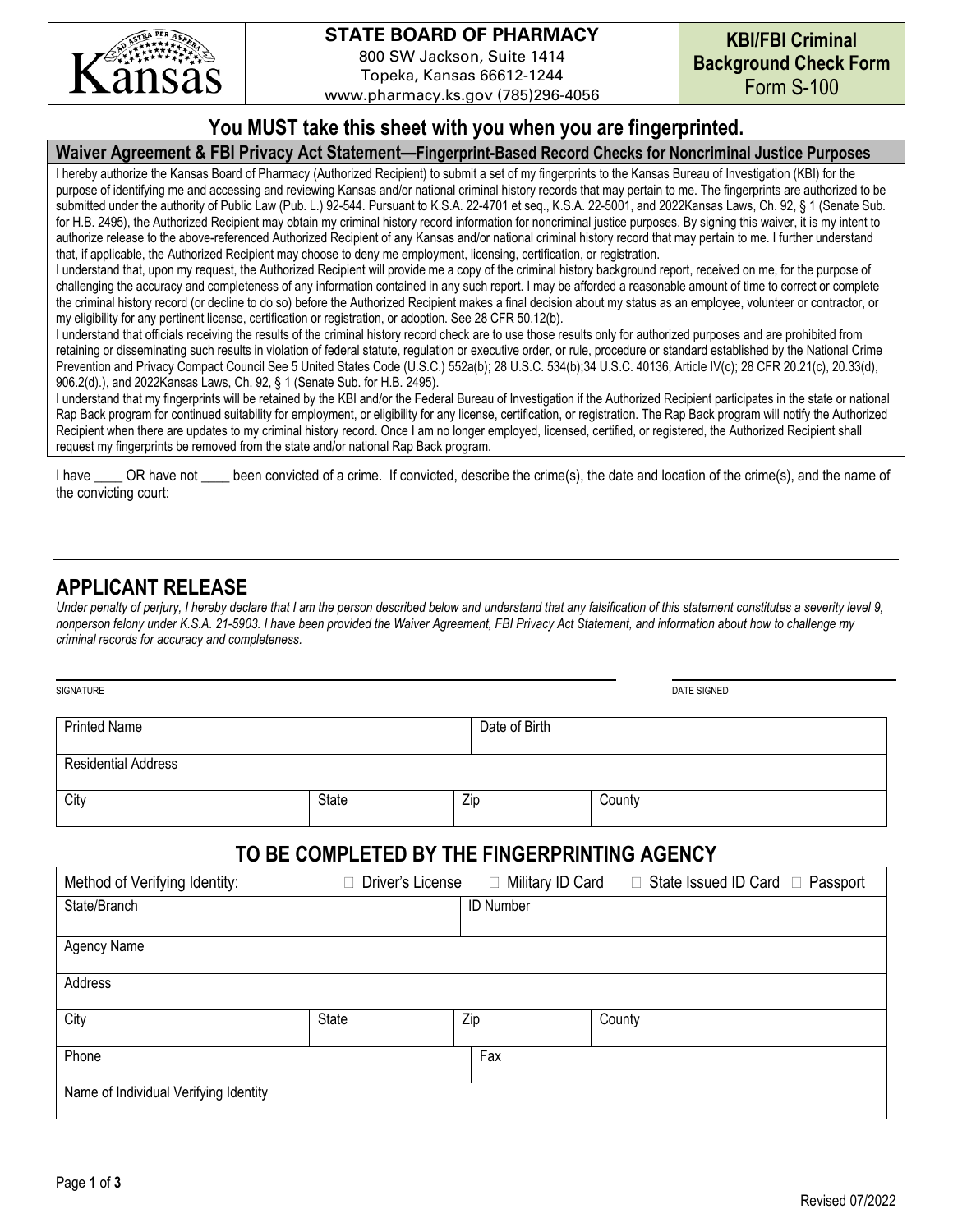

800 SW Jackson, Suite 1414 Topeka, Kansas 66612-1244 www.pharmacy.ks.gov (785)296-4056

#### **AUTHORIZED RECIPIENT: 1. Must maintain original or arrange for KBI to maintain. 2. Must provide a copy to the applicant.**

#### **FBI PRIVACY ACT STATEMENT**

#### **Authority:**

The FBI's acquisition, preservation, and exchange of identification records and information requested by this form is generally authorized under 28 U.S.C. 534. Depending on the nature of your application, supplemental authorities include numerous federal statutes, hundreds of state statutes pursuant to Pub. L. 92-544, Presidential executive orders, regulations and/or orders of the Attorney General of the United States, or other authorized authorities. Examples include but are not limited to: 5 U.S.C. 9101; Pub. L. 94-29; Pub. L. 101-604; and Executive Orders 10450 and 12968. Providing the requested information is voluntary; however, failure to furnish the information may affect timely completion or approval of your application.

#### **Social Security Account Number (SSAN).**

Your SSAN is needed to keep records accurate because other people may have the same name and birth date. Pursuant to the Federal Privacy Act of 1974 (5 U.S.C. 552a), the Authorized Recipient is responsible for informing you whether disclosure is mandatory or voluntary, by what statutory or other authority your SSAN is solicited, and what uses will be made of it. Executive Order 9397 also requires federal agencies to use this number to help identify individuals in agency records. **Principal Purpose:** 

Certain determinations, such as employment, security, licensing, and adoption, may be predicated on fingerprint-based checks. Your fingerprints and other information contained on (and along with) this form may be submitted to the requesting agency, the agency conducting the application investigation, and/or FBI for the purpose of comparing the submitted information to available records in order to identify other information that may be pertinent to the application. During the processing of this application, and for as long hereafter as may be relevant to the activity for which this application is being submitted, the FBI may disclose any potentially pertinent information to the requesting agency and/or to the agency conducting the investigation. The FBI may also retain the submitted information in the FBI's permanent collection of fingerprints and related information, where it will be subject to comparisons against other submissions received by the FBI Depending on the nature of your application, the requesting agency and/or the agency conducting the application investigation may also retain the fingerprints and other submitted information for other authorized purposes of such agency(ies).

#### **Routine Uses:**

The fingerprints and information reported on this form may be disclosed pursuant to your consent, and may also be disclosed by the FBI without your consent as permitted by the Federal Privacy Act of 1974 (5 U.S.C. 552a(b)) and all applicable routine uses as may be published at any time in the Federal Register, including the routine uses for the FBI Fingerprint Identification Records System (Justice/FBI-009) and the FBI's Blanket Routine Uses (Justice/FBI-BRU). Routine uses include, but are not limited to, disclosures to: appropriate governmental authorities responsible for civil or criminal law enforcement, counterintelligence, national security or public safety matters to which the information may be relevant; to State and local governmental agencies and nongovernmental entities for application processing as authorized by Federal and State legislation, executive order, or regulation, including employment, security, licensing, and adoption checks; and as otherwise authorized by law, treaty, executive order, regulation, or other lawful authority. If other agencies are involved in processing this application, they may have additional routine uses.

#### **Additional Information:**

The requesting agency and/or the agency conducting the application-investigation will provide you additional information pertinent to the specific circumstances of this application, which may include identification of other authorities, purposes, uses, and consequences of not providing requested information. In addition, any such agency in the Federal Executive Branch has also published notice in the Federal Register describing any system(s) of records in which that agency may also maintain your records, including the authorities, purposes, and routine uses for the system(s).

## **RIGHT TO OBTAIN AND CHALLENGE ACCURACY OF CRIMINAL HISTORY RECORDS**

You may request a copy of your state and/or national criminal history record from the Authorized Recipient for the purpose of challenging for accuracy and completeness.

Alternatively, you may obtain a copy of your **Kansas criminal history record information** (CHRI) to review for accuracy and completeness, by submitting a set of your fingerprints, a letter requesting your criminal history record, and payment of the appropriate fee to the KBI. For further details, including the current fee, visit the following Internet website: http://www.kansas.gov/kbi/info/info\_brochures.shtml then find the brochure named "Record Checks for Non-Criminal Justice Purposes". Or, to provide official court documents to make a correction you may write to:

Kansas Bureau of Investigation Attn: Criminal History Records 1620 SW Tyler Topeka, Kansas 66612-1837

If a change is made to your Kansas criminal history record due to a challenge, a new copy of your Kansas criminal history record will be sent to the Authorized Recipient to make a final decision about your status as an employee, volunteer or contractor, or your eligibility for any pertinent license, certification or registration, or adoption.

To obtain a copy of your **national CHRI, also known as the Identity History Summary**, for review and challenge you must submit a set of your fingerprints and the appropriate fee to the FBI. Information regarding this process may be obtained at: https://www.fbi.gov/services/cjis/identity-history-summary-checks. Or you may write to:

FBI CJIS Division Attn: Criminal History Analysis Team 1 1000 Custer Hollow Road Clarksburg, West Virginia 26306

The FBI will forward your challenge to the appropriate contributing agency to verify or correct the entry. Upon receipt of an official communication directly from that agency, the FBI will make any necessary changes/corrections to your record in accordance with the information supplied by that agency (see 28 CFR 16.30 through 16.34). The Authorized Recipient must submit a new set of fingerprints and fee to receive the updated federal criminal history record.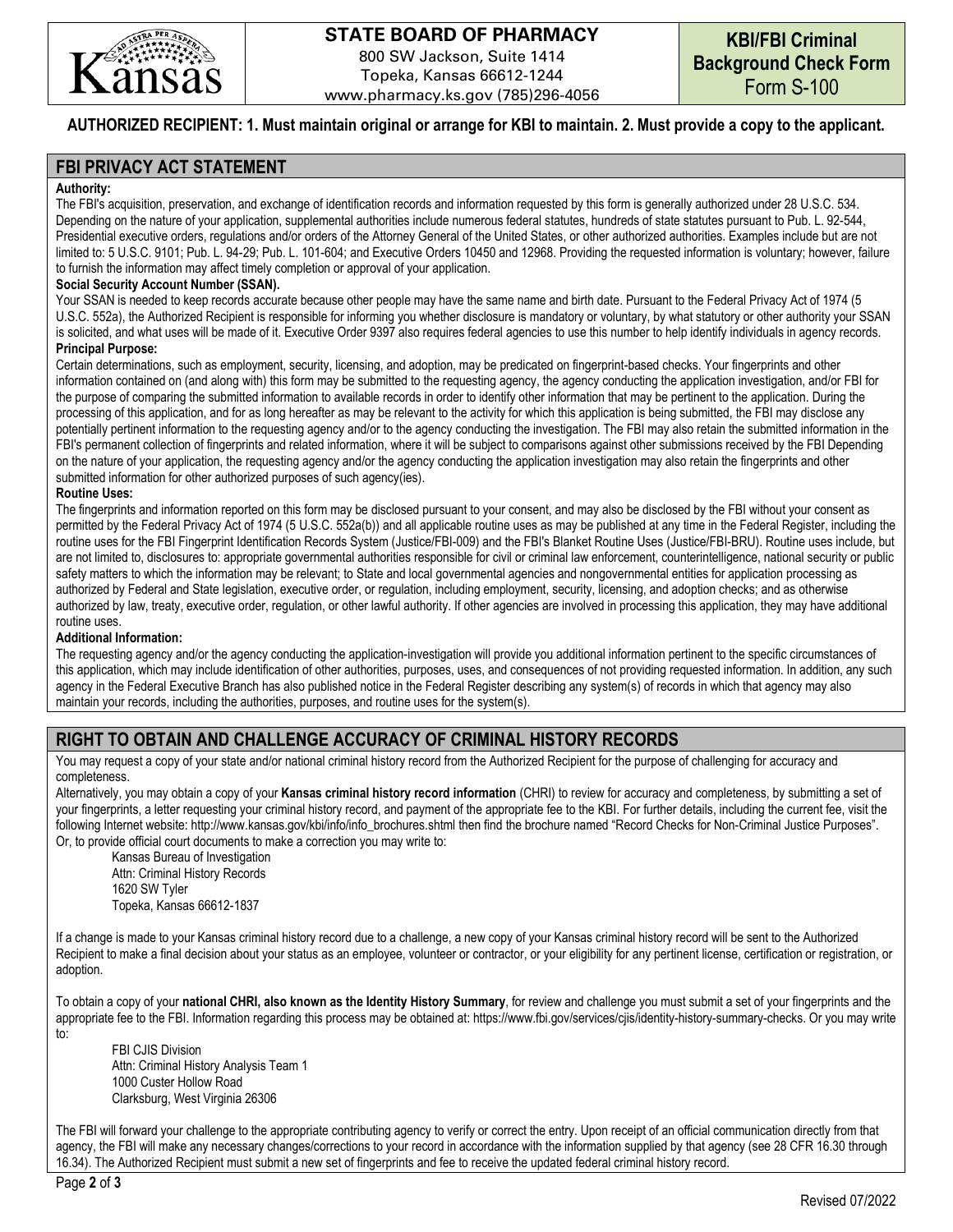

800 SW Jackson, Suite 1414 Topeka, Kansas 66612-1244 www.pharmacy.ks.gov (785)296-4056

# **HOW TO FILL OUT THE FBI FINGERPRINT CARD**

Using a BLACK INK pen, pre-fill the blocks below on the fingerprint card before arriving at the law enforcement agency (LEA). DO NOT SIGN in the block 'SIGNATURE OF PERSON FINGERPRINTED.' Place the fingerprint card, waiver, application, and payment in a pre-addressed stamped envelope to the Kansas State Board of Pharmacy, 800 SW Jackson, Ste 1414, Topeka KS 66612-1244.

Go to your local LEA or the Kansas Bureau of Investigation. Be sure to bring your driver's license for identification. Give the envelope with your fingerprint card, waiver, application, and payment to the LEA. The LEA will complete your fingerprints and complete the waiver. Sign the fingerprint card in front of the law enforcement officer. The LEA should place the completed fingerprint card, waiver, application, and payment in the postage paid pre-addressed envelope you provided and mail the information directly to the Board of Pharmacy.

# **DO NOT BEND, CREASE, OR FOLD THE FBI FINGERPRINT CARD.**

A delay in the processing of your FBI criminal background is commonly caused by incomplete fingerprint cards and poor quality of fingerprints.

**DO NOT CONTACT THE KBI OR THE FBI** about the status of your criminal background check. These agencies notify the Kansas State Board of Pharmacy when the check is complete. Allow 2-3 weeks for the FBI background check to be complete.

Complete the following blocks on the FBI Fingerprint card:

**Last name, first name, middle name** 

**Signature of person fingerprinted**: DO NOT SIGN UNTIL FINGERPRINTED

**Aliases**: other names you have used, i.e. nicknames, maiden names, etc.

**ORI**: this field MUST read: KS920152Z KS BD OF PHARMACY TOPEKA, KS

**Date of Birth**: Month/Day/Year

**Residence of person fingerprinted**: Street address or PO Box, City, State, Zip

**Citizenship**: i.e. United States, Mexico, Canada, England, etc.

**Sex**: M=Male, F=Female

**Race**: W=White, H=Hispanic, B=Black, I=American Indian or Alaskan Native, A=Asian or Pacific Islander, U=Unknown **Height (HGT)**: Height in feet and inches, i.e. 5'11'' is "511" or 6'1' is "61"

**Weight (WHT)**: Weight in pounds, i.e. 160 lbs. is "160"

**Eyes**: Color, BLU=Blue, BRO=BROWN, GRE=Green, GRY=Gray, HAZ=Hazel, XXX=Unknown

**Hair**: Color, BAL=Bald, BLK=Black, BLN=Blond (or Strawberry), BRO=Brown, GRY=Gray (or partially Gray), RED=Red (or Auburn), SDY=Sandy

WHI=White, XXX=Unknown

**Place of Birth**: U.S. State or Foreign Country

**Employer and Address**: None if you are unemployed

**Reason Fingerprinted**: This field MUST read Kansas Board of Pharmacy KSA 65-1696

**Social Security Number**. If you do not have a Social Security Number, enter the appropriate MNU prefix code available at www.fbi.gov.

Leave all other spaces blank: OCA, FBI, MNU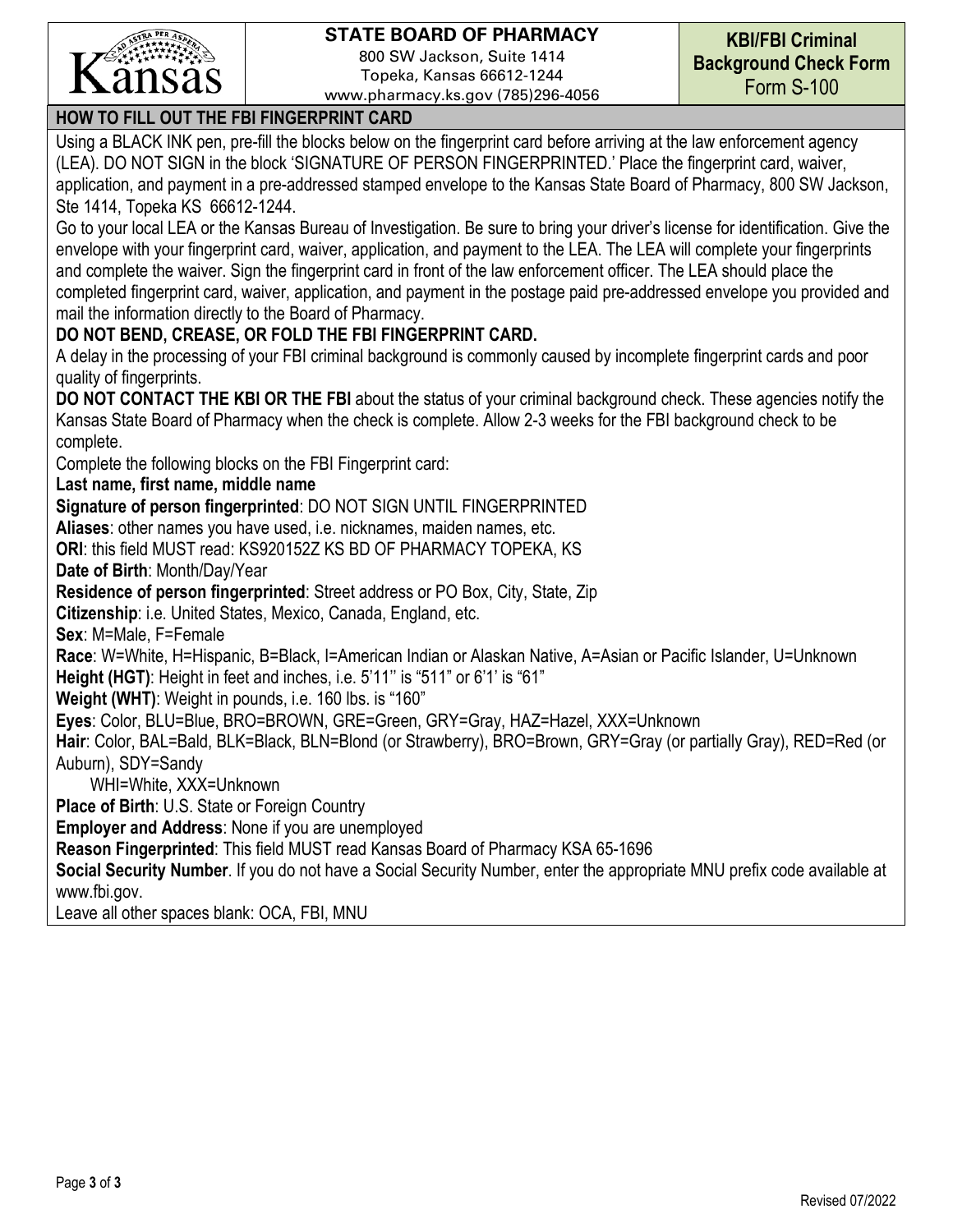

800 SW Jackson, Suite 1414 Topeka, Kansas 66612-1244 www.pharmacy.ks.gov (785)296-4056 pharmacy@ks.gov Fax (785)296-8420

### *Applications will not be processed until all required statements and documents are received.*

#### **INSTRUCTIONS**

If you answered 'Yes' to any of the personal history questions on an application or renewal, you must fully and truthfully report your entire history regardless of how long ago the incident occurred or whether the arrest/charge/citation/petition/order was dismissed, suspended, completed, expunged, or resulted in diversion, suspended imposition of sentence, etc.

When in doubt, reporting the incident is the best policy!

This personal history should include the incident, date of incident, the original charge, any pleadings, and the outcome of the situation. It includes violation of any state or federal law, whether misdemeanor or felony, regardless of the state or territory in which it occurred.

## **BURDEN OF PROOF**

You have the burden of proving that licensure or registration is appropriate and should be granted under the circumstances. Submit ALL information you believe will help establish that licensing or registration is appropriate.

The factors considered by the Board include:

- 1. Present moral fitness;
- 2. Demonstrated consciousness of the wrongfulness of the conduct;
- 3. The extent of rehabilitation;
- 4. The nature and seriousness of misconduct;
- 5. Conduct subsequent to the misconduct;
- 6. The amount of time that has elapsed since misconduct;
- 7. Character and maturity at the time of the misconduct; and
- 8. Current professional competence.

## **REQUIRED DOCUMENTS**

If you answered 'Yes' to any of the personal history questions on an application or renewal, you are required to provide the following:

- Court documents, pleadings, and filings for all charges, convictions, diversions, discipline, probation, or other completion/release; and
- Copies of any disciplinary orders from any occupational or licensing body (denial, suspension, discipline, revocation, etc.).
- Failure to do so may result in your application being marked incomplete, delayed review of your application, or disciplinary action.

Suggestions for other helpful documents include:

- Signed letters of recommendation or character references from family, friends, teachers, employers, court officers, or colleagues.
- Signed and dated certificates of completion for treatment programs, education or victim panels, etc.
- Evidence of rehabilitation or present fitness for licensure.
- Employment history, education, community involvement, volunteer experience, or job responsibilities since the incident(s) occurred.
- License verifications and numbers for any other professional or occupational license or registration.

## **REQUIRED PERSONAL HISTORY STATEMENT**

Explain the "who, what, where, when, why, and how" of the situation(s). List any additional facts that explain to the Board why you should be licensed or registered. Include information regarding:

- Your current character and reputation.
- The nature and extent of any rehabilitation or treatment.
- Your personal experience and level of competence in the profession.
- Circumstances that might help explain your misconduct.
- Conduct, work, or volunteer history since time of any misconduct.

• Reasons for any false statements, misrepresentations, or incorrectly-answered questions on an application or renewal made to the Board, whether accidental or intentional.